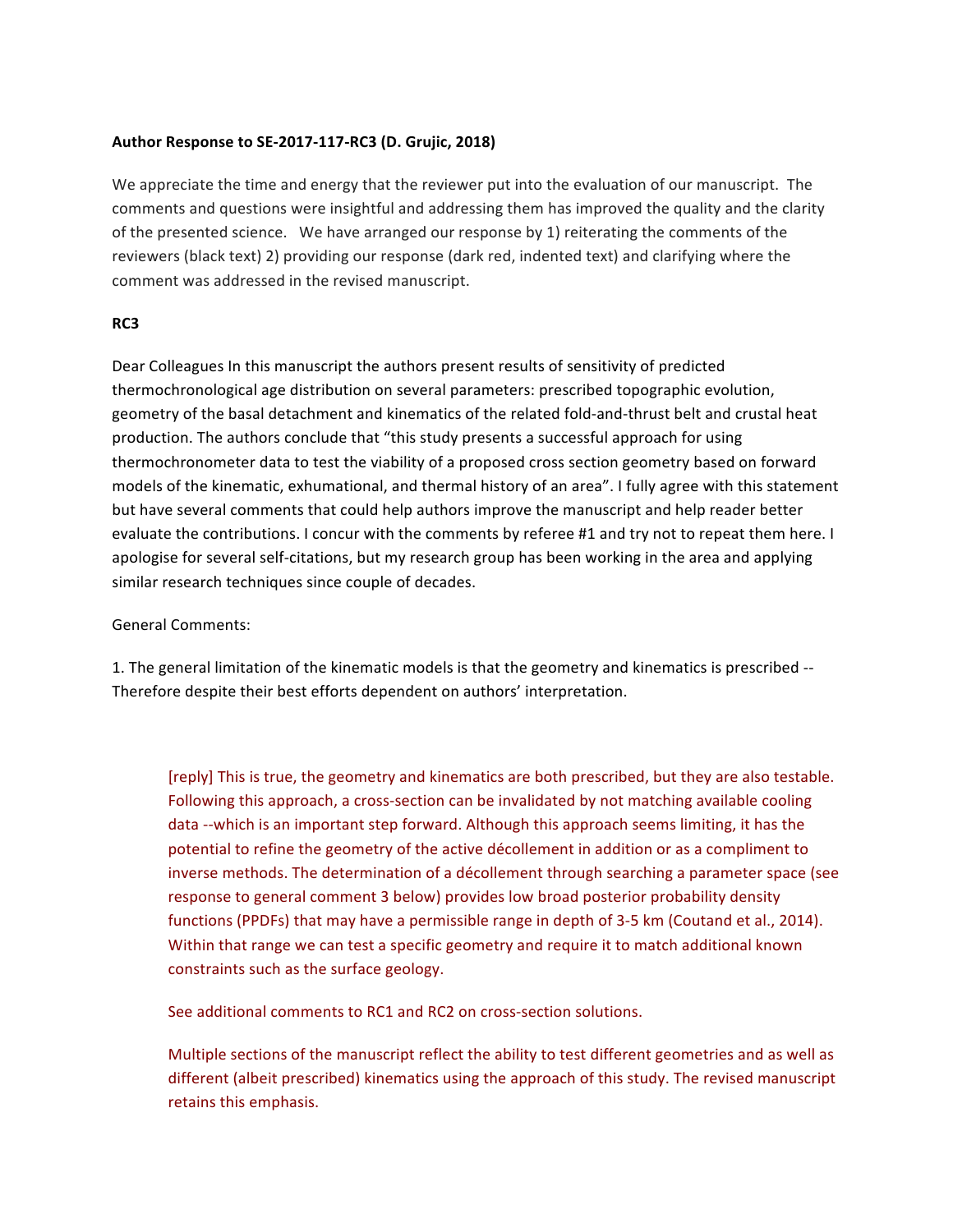1, continued. I agree that this is still the best approach to interpret the spatial pattern of thermochronological data, and couple of authors of this manuscript have made significant progress with their previous publications (McQuarrie and Ehlers, 2015) in reducing these limitations. Unfortunately, the additional problem with the Pecube is that it cannot generate simultaneous movement on faults with opposite sense of slip. In the Himalaya, and in particular for the GHS, the cooling and exhumation were affected by the simultaneously motion along the MHT at the base and the South Tibetan Detachment (STD) at the top. The STD in the eastern Himalaya was active as a ductile shear zone until 11 Ma, which is half of the period of the here presented experiments. Could the "tectonic denudation" affect the cooling pattern of the northern part of the section?

[reply]There are two important points here.

1) Using the modified version of Pecube as presented in this paper, we actually can generate simultaneous motion on both the MCT and the STD. This can be done in Move by first applying 10 km of motion to the MCT, then 10 km of motion to the STD, and finally accounting for the flexural load and resulting change in topography. The resulting displacement field would show pure extrusion of Greater Himalayan rock in prescribed 10-km increments (or increment value of choice). 

2) Although we could, we did not include simultaneous motion of the STD. This choice was made for a variety of reasons; 1) early STD magnitude is largely unconstrained and predates the ages preserved in the thermochronometers systems used in this manuscript, 2) not including STD motion (i.e. potentially more recent activity) allows us to evaluate what component of the lowtemperature (ZHe or AFT) exhumation required extensional exhumation from 10-0 Ma. Tectonic denudation could absolutely affect the cooling in the northern part of the cross section. However, based on the match between our best-fitting models and measured cooling ages, we argue that any recent (7-0 Ma) tectonic denudation is minimal. The critical dataset needed in the north would be MAr ages. These data should record the earlier ( $\sim$  11 Ma ??) cooling signal of the STD.

We do suggest potential links between the periods of rapid shortening and STD activity in section 5.3 of the resubmitted manuscript.

2. The shape of isotherms and their effect on the cooling rates. Himalaya are an active contractional orogen, therefore, the isotherms are deformed and the geothermal gradient is not constant in space and time. Was this accounted for in the experiments when calculating the eroded material or when calculating the exhumation rates? For example the same rock uplift rate, minus same surface erosion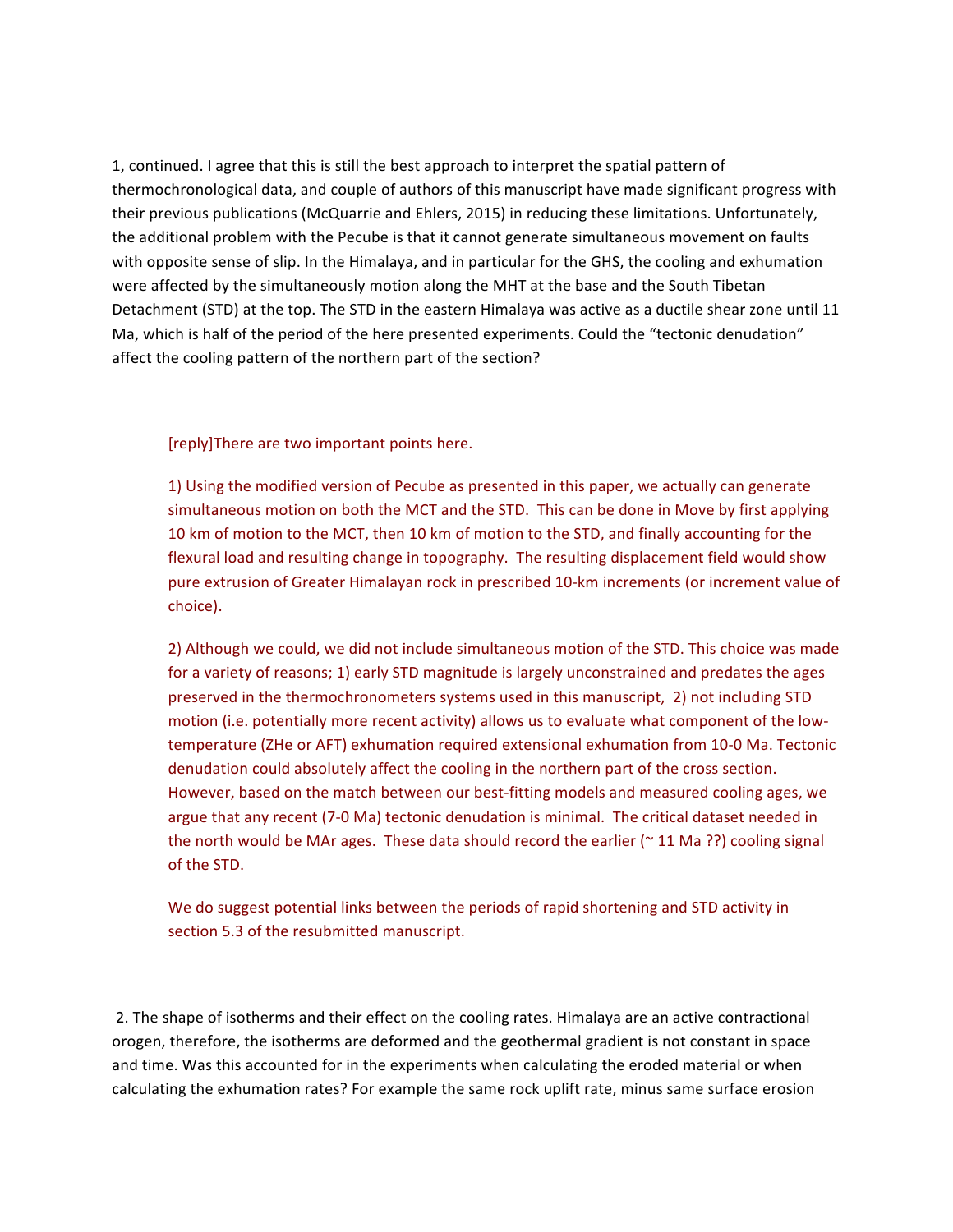rate will not yield the same cooling rate. Therefore because the exhumation rates are based on thermochronology, i.e., cooling rates, thermochronological data cannot be simply converted into exhumation rates based on an assumed geothermal gradient. The exhumation rates will depend on local instantaneous geothermal gradient at different times. This is not discussed in the manuscript.

[reply] Geothermal gradients and the resulting shape of isotherms in the model are dynamic and change at each incremental time-step based on 1) thermal parameters prescribed to each model in Pecube; 2) locations and magnitudes of fault displacement; 3) locations and magnitudes of erosion as dictated by structural uplift, isostatic flexure, topographic evolution, and erosion in the flexural-kinematic model; and 4) the rates of deformation and exhumation which are dictated by the absolute timing of each step which we assigned as input in Pecube. We reproduce the same inverted thermal gradients at the MCT (when active) and KT (when active) that have been both proposed and modeled for these structures.

Reviewer 3 is correct in that this point should be explicitly stated in the manuscript for clarity. Revisions were made in sections 3.2 and 5.1.

3. The authors write that they have performed a sensitivity analysis. However they have performed a limited number of experiments changing one or two parameters at the time (I concur with the related comments by referee #1). However it would have been better to perform a systematic search through the parameter "space" by providing the ranges of variables and searching for the most optimal value  $$ the lowest misfit. I agree that this is a very time consuming approach, which requires tens of thousands of experiments. However this is the only approach that can provide a statistically relevant evaluation of any of the parameters. Pecube produces posterior probability density functions (PPDFs) for each model parameter, (Braun, J., P. Van Der Beek, P. Valla, X. Robert, F. Herman, C. Glotzbach, V. Pedersen, C. Perry, T. Simon-Labric, and C. Prigent (2012), Quantifying rates of landscape evolution and tectonic processes by thermochronology and numerical modeling of crustal heat transport using PECUBE, Tectonophysics, 524-525, 1-28, doi:10.1016/j.tecto.2011.12.035.â A´l) I admit that I do not know if this can be implemented by the technique presented here (combination of Pecube thermokinematic modeling and Move kinematic modeling).

[reply] The variables that are assigned in Pecube (in particular heat production properties) can be determined by a systematic search through parameter space. However, the much more interesting and debated properties such as cross section geometry, kinematics, velocity, and topography are all a function of the flexural-kinematic model generated in *Move*. For these models, designing a parameter search or graphically representing a parameter search is much more complicated. For example, supplementary data Figure 1 shows 9 different models where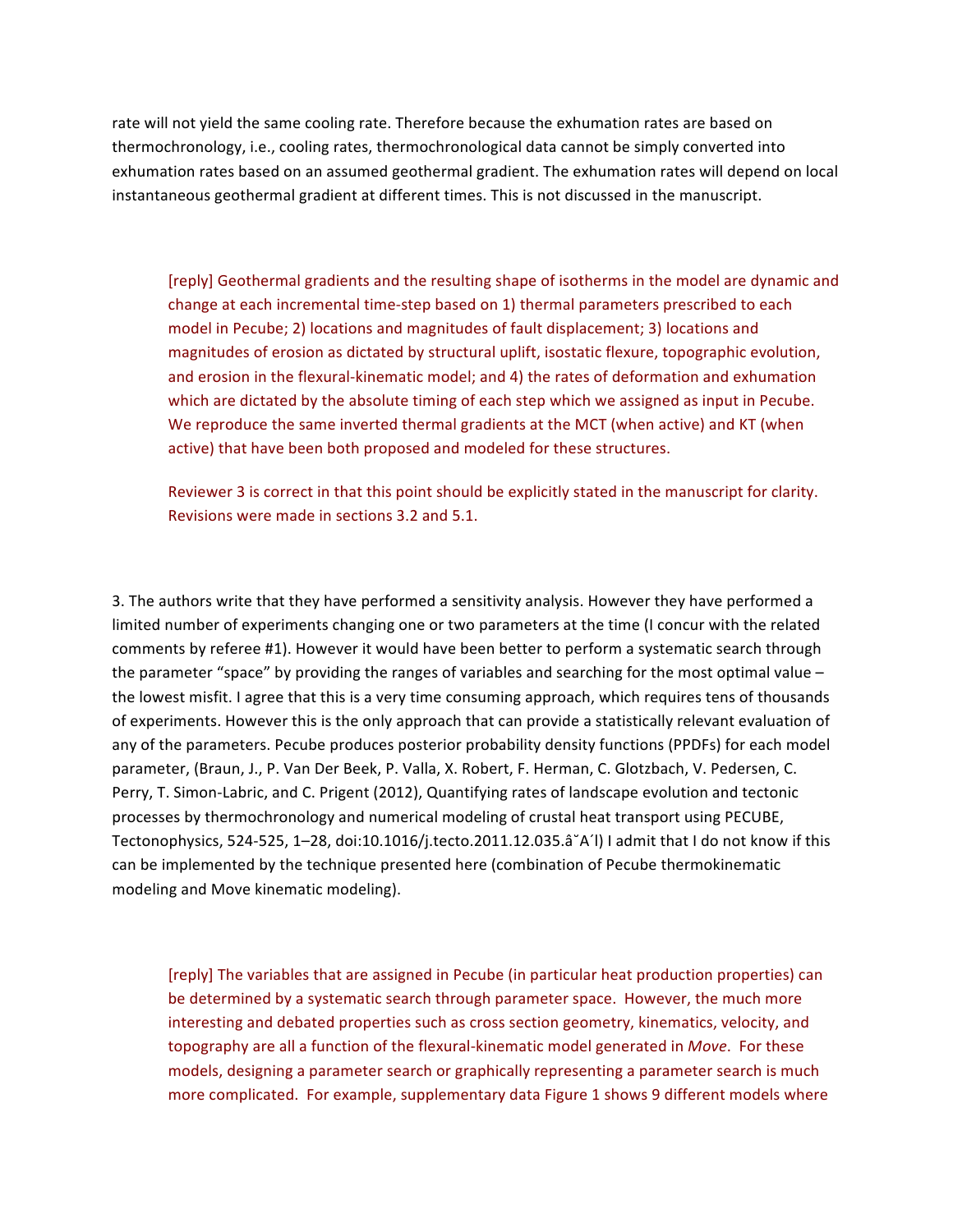topography, kinematics, or geometry were varied. These 9 models all produced a foreland basin, dip of the decollement and surface geology that were all considered acceptable (within 1 km of modern thickness;  $+1/$  -0.5° of modern dip; and 1 km of modern surface geology). Over 50 other flexural models were tested that did not match these criteria. Of the 9 models that are presented in this study, each model was run using 4-7 different velocities to 1) see predominant trends on the predicted cooling ages and 2) determine which combination of velocities resulted in predicted cooling ages that best matched the measured data. For all of the different velocities and the different kinematics and geometries we examined a range of thermal properties, specifically Ao (surface radiogenic heat production – see response to comments from supplementary document (annotated manuscript) p. 9, l. 8 below), which has a large, known range of measured values (i.e. Ray and Rao, 2000; Menon et al., 2003; England et al., 1992; Whipp et al., 2007; Herman et al., 2010 – all references in manuscript). Ao was varied in 0.25 to 0.5  $\mu$ W/m<sup>3</sup> increments. Note that we do not test the effect of basal heat production, but rather hold that fixed at 1300°C at the asthenosphere ~110 km (Table 2). While the number of variations we tested is not an infinite number (or 10's of thousands) it is respectably above 500 simulations (in Pecube). The challenge is of course visually showing that range.

We understand, based on comments by reviewer 1 and reviewer 3, that the full range of parameters tested was not clear and we have rectified this in the new version of the manuscript, particularly in section 3.

4. The GHC is not a thrust sheet-the rocks in this lithotectonic units were affected by pervasive and heterogeneous ductile deformation. Similarly the MCT is not a fault but a several kilometers thick ductile shear zone with mylonites derived both from footwall block rocks and the hanging wall block rocks. All these rocks deformed as viscoelasto-plastic thermally activated materials and ought to be modeled as such not as Mohr-Coulomb materials. I do not question the applicability of cross section balancing and thermokinematic modeling for the rocks and structures that were dominantly deformed as the latter mechanisms. Therefore the particle displacement paths were not as simple as implemented by thermalkinematic models. In conclusion, these models are applicable for the period after the cessation of pervasive ductile deformation. This is regardless weather the lithotectonic unit was emplaced according to the channel flow tectonic mode or to the classical fold nappe mode. In either case the pervasive ductile deformation occurred before the thermochronological record used here. Finally, the thermochronological data presented here and available in general cannot constrain the tectonic processes that occurred before them.

[reply] The short answer is that we completely agree with Reviewer 3 that "the thermochronological data presented here and available in general cannot constrain the tectonic processes that occurred before them." The available cooling age data we are evaluating are all younger (MAr ages of 11-14 Ma) than the MCT emplacement (23-16 Ma). However, what is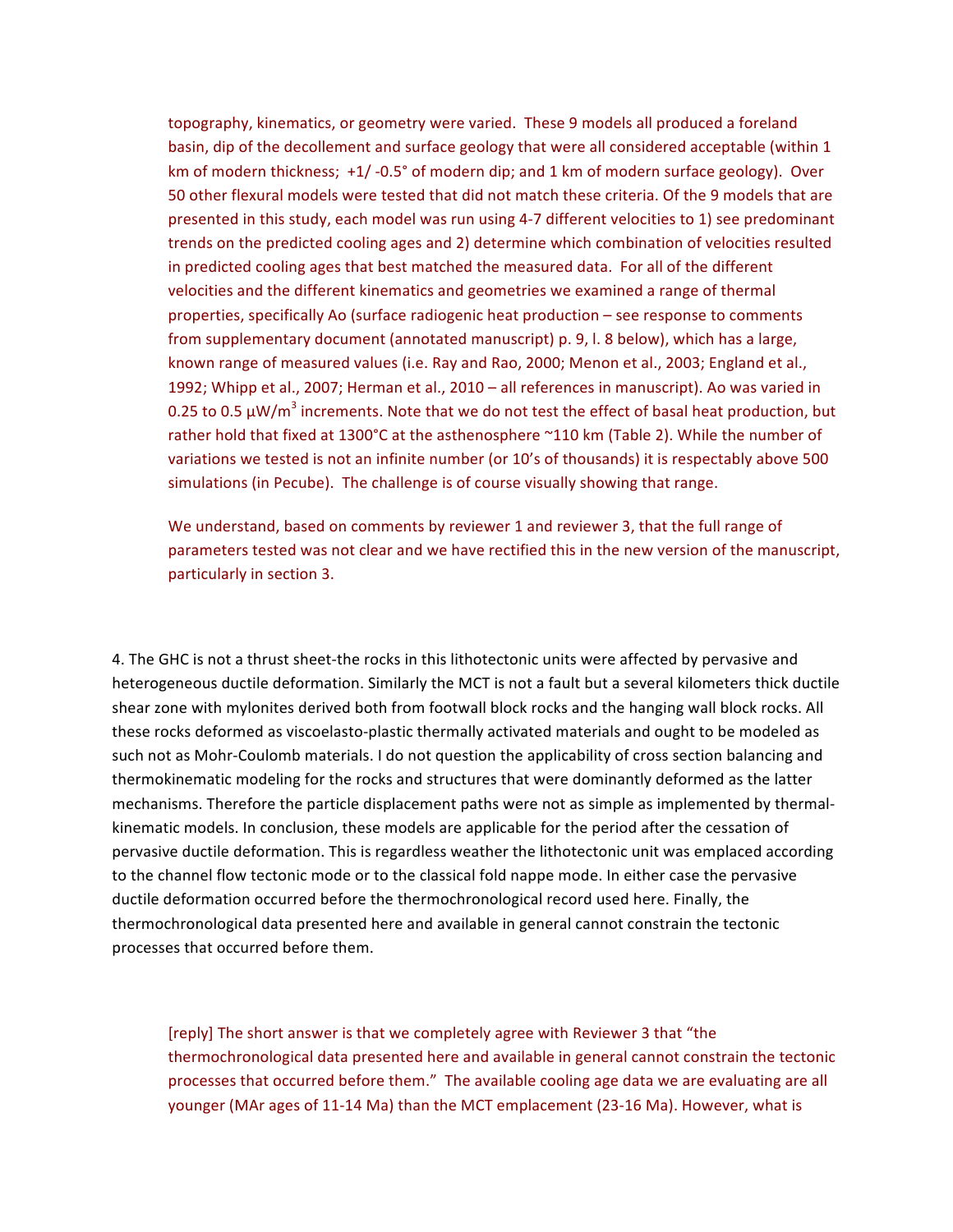interesting about the model process is that some of the models (such as our best fit model between 80-90 km from the MFT) predicts MAr ages that are a result of the proposed age and rate of the MCT. We do not have data in this region, so it would be interesting to see if they are in fact as old as what is predicted.

With respect to the MCT as a fault or a shear zone, the boundary between uniquely Greater Himalayan rocks (by provenance) and Lesser Himalayan rocks (again by provenance) is actually quite discrete (<< 1 km). However, we absolutely agree with Reviewer 3 that the shear imparted to the rocks above and below this zone is pervasive and heterogeneous and that the emplacement of the MCT on the LH rocks occurred while both lithotectonic packages were not behaving in a purely elastic or brittle fashion. We also agree that the AFT, ZHe, and MAr cooling ages reproduced accurately by the model all reflect cooling after predominantly ductile deformation in these rocks. It is important to note that the models used (Move and Pecube) do not attribute any mechanical behavior to the rocks. They only describe kinematics, or the motion of material. The kinematics invoked here are just as discrete as the kinematics used in Coutand et al. (2014) at  $600^{\circ}$ -700 $^{\circ}$ C at 20-30 km depth or Herman et al. (2010) at  $600$ -700  $^{\circ}$ C and 20-30km depth. The kinematics modeled in *Move* do not differentiate how ductile or plastically the rocks are deforming internally. The emplacement of the Greater Himalayan rocks above Lesser Himalayan rocks is critical for the heating and cooling of the Lesser Himalayan rocks and thus needs to be in the model. If the data we were evaluating were sensitive to the compressed temperature gradient (~450-700°) across the MCT zone (~ 1 km below and above in Bhutan; e.g. Long et al., 2016), trying to replicate the magnitude of fault-parallel shear would be more critical. As stated in response to General Comment 1, with respect to sensitivity of the cooling ages to the STD, the model predicts a cooling history and exhumation age and rate for GH rocks that can be compared to measured histories to assess how close just the simple (albeit possibly ductile) thrust emplacement model can account for the measured temperatures before attempting to incorporate a much more complex process.

The manuscript was revised to clarify these points in Sections 2 and 3.

5. The authors analyze and discuss the effect of the thermophysical properties of the rocks on the spatial pattern of cooling ages. However only the values of heat production were changed (2 and 4 μW/m<sup>3</sup>). However the thermal properties control the Péclet number, which dictates how strongly are the isotherms deflected because of the thrusting. This furthermore implies that the thermal properties have to include the study of sensitivity on thermal conductivity, heat capacity and density of the rocks.

[reply] We agree with Reviewer 3 that crustal thermal fields are sensitive to thermal conductivity, heat capacity, and density. In this study (and most exhumation studies), crustal thermal properties are assumed constant because most thermal models, including Pecube, solve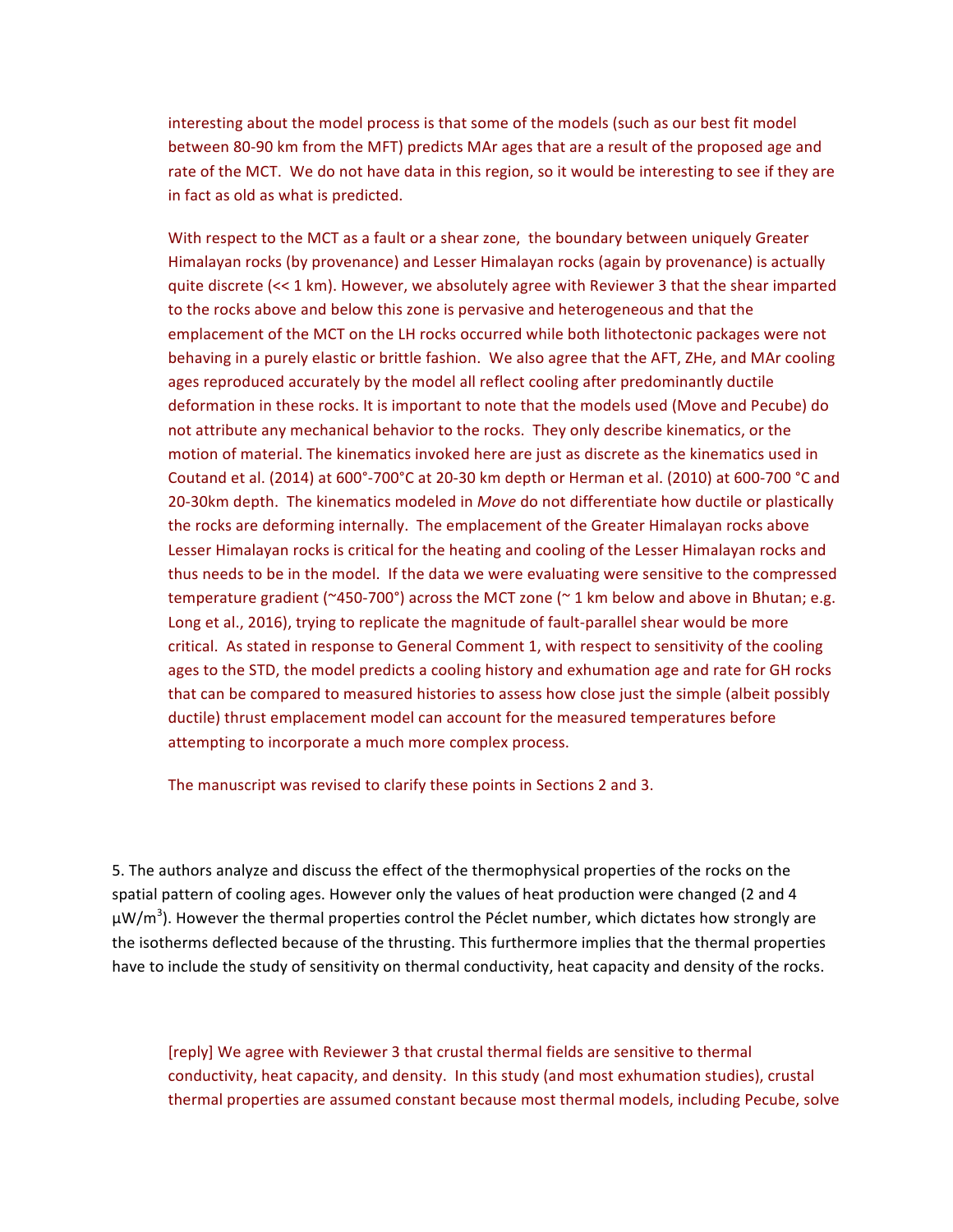the advection-diffusion equation on an Eulerian grid which is not capable of tracking moving material properties. This makes implementation of variable thermal conductivity in a highly deformed thrust belt impossible. Lagrangian grids circumvent this problem, but have shortcoming for exhumation studies. They cannot accommodate large amounts of deformation, such as in the Himalaya, without becoming unstable, and require frequent re-meshing and interpolation of model parameters and properties, thereby progressively introducing numerical uncertainty into the model. Although hybrid Eulerian-Lagrangian techniques exist, these are not commonly used and difficult to implement. Given these limitations, we (like most other studies) use average upper crustal thermophysical properties and assume they remain constant through time. However, please note that the thermophysical properties we do use are based on observations (largely from Whipp et al., 2007 and references therein).

To accommodate this reviewer's concern, we have modified the manuscript in the following ways:

1. We more clearly state in the model setup section 3.2.1 that we are using observed thermal physical properties for the lithologies present in this region (see Whipp et al. 2007, and Ehlers, 2005).

2. We add a caveat statement in the same section to say: "Although thermophysical properties such as thermal conductivity, heat capacity, and density vary between different lithologies within a fold and thrust belt, the implementation of variable material properties in areas of large deformation is not possible in programs such as Pecube which solve the advection diffusion equation on an Eulerian grid. Thus, we address this potential issue by using the best available average measurements of thermophysical properties for the lithologies in this region."

In addition, see response to RC1 (p. 9 l. 11) for surface radiogenic heat production.

## Specific Comments:

1. Valla et al. [2010] have shown that relief development must be 2-3 times faster than the background exhumation/erosion rate to be recorded and quantitatively extracted from thermochronological data. Valla, P., F. Herman, P. A. van der Beek, and J. Braun (2010), Inversion of thermochronological ageelevation profiles to extract independent estimates of denudation and relief history I: Theory and conceptual model, Earth Planet. Sci. Lett., 295, 511–522. Please comment in your manuscript in the relevant places.

[reply] The approach and conclusions of Valla et al. [2010] is included in Introduction and Discussion.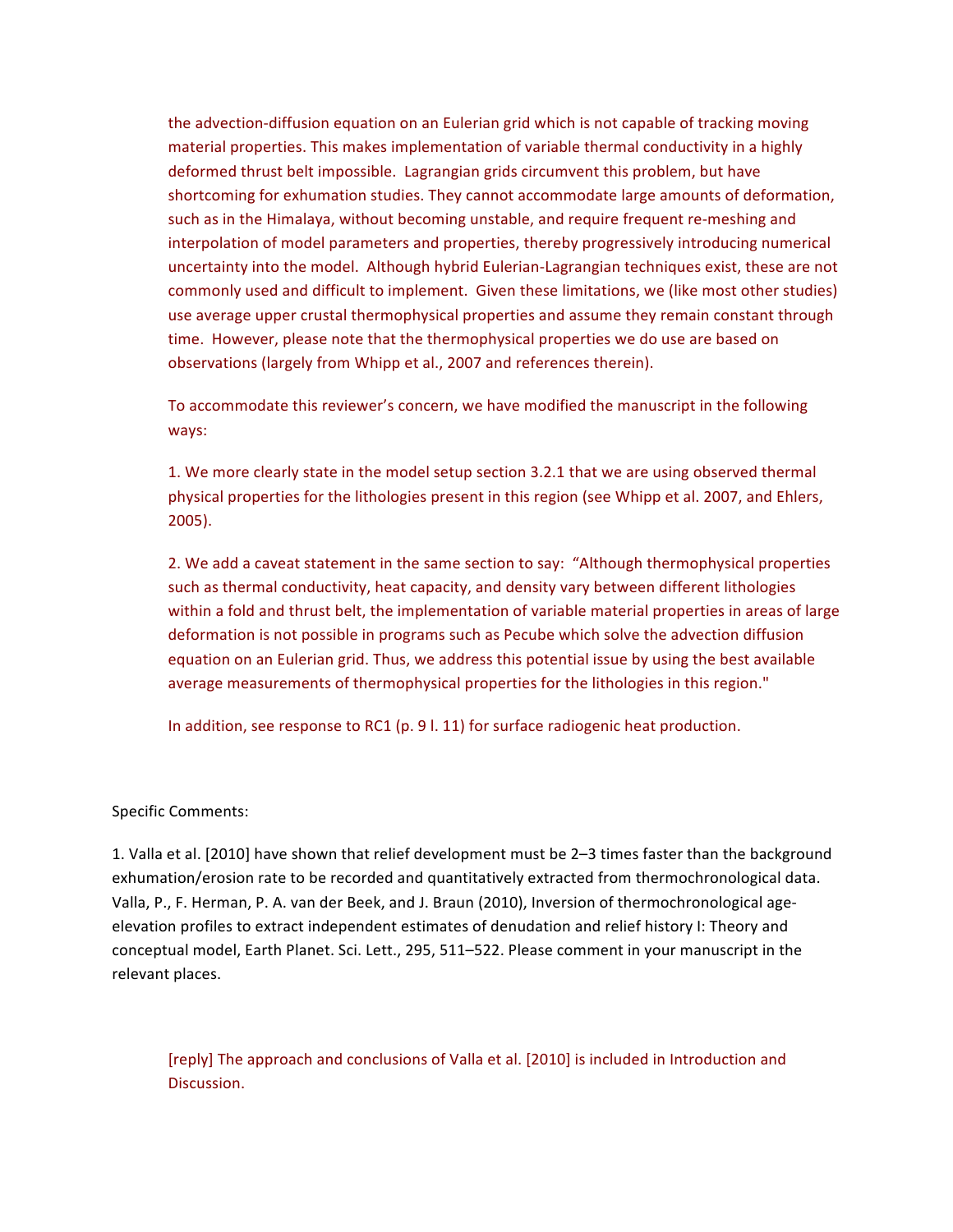2. What is the evidence in the field (i.e., petrological) for the burial by Kakhtang thrust? Kakhtang thrust appears very steep therefore the burial rate might not be high. In addition the KT emplaced some of the hottest rocks in the Himalaya therefore the isotherms might have been disturbed during its activity, in other words heating and cooling does not need to imply burial and exhumation.

[reply] We agree with the reviewer's comments. However, the flexural response of motion on the steep Kakhtang Thrust is subsidence in the footwall. Modeled isostatic accommodation of this thrusting dramatically lowered topography in the footwall of the thrust and reduced erosion rates south of the thrust. In some models, enough subsidence occurred during out-of-sequence thrusting that sedimentation occurred in the immediate footwall. A potential relict of this footwall subsidence is the enigmatic low-relief surface preserved in the Bhutan Himalaya (Duncan et al., 2003; Grujic et al., 2006). This low-relief landscape contains hundreds of meters of sediment infilling of paleo-relief and is now out of equilibrium with respect to where it was formed (Adams et al., 2016). In eastern Bhutan, the infilled sediment is derived from the structurally higher GH; conglomerate is common, thus making it easy to associate the clasts with rocks carried by the KT. As published by reviewer 3, the low-relief surface is in the immediate footwall of the Kakhtang Thrust (Grujic et al., 2006). Our flexural modeling of this region and others (e.g. McQuarrie and Ehlers, 2015, 2017; Rak et al., 2017) has highlighted the ubiquitous response of footwall subsidence and the development of low relief in the footwall region of outof-sequence faults, thrusts, etc. We do not think that the spatial relationship between the lowrelief surface and the Kaktang thrust is coincidental.

Not only do slower erosion rates in the Kakhtang Thrust footwall alter thermal gradient, but the reduced topography limits the magnitude and rate of future erosion. The current model does take into account the deflection of isotherms as the KT moves and advects deep, hot material upward during fault motion. The amount of disturbance to isotherms in each time-step is related to the geometry of the fault and magnitude and rate of motion assigned in the timestep.

Section 3.1.2 has been revised to explain these observations in the footwall of the KT and our rationale for modeling different timings of out-of-sequence thrusting. Section 4 has also been revised based on these comments.

3. Technical corrections a) Vertical uplift and vertical exhumation. Both rock and surface uplift and exhumation concern the vertical component of the particle displacement (in three different reference frames). Therefore word vertical is superfluous. However one must make difference between rock uplift and surface uplift, in particular in an article like this one where both processes are discussed. Please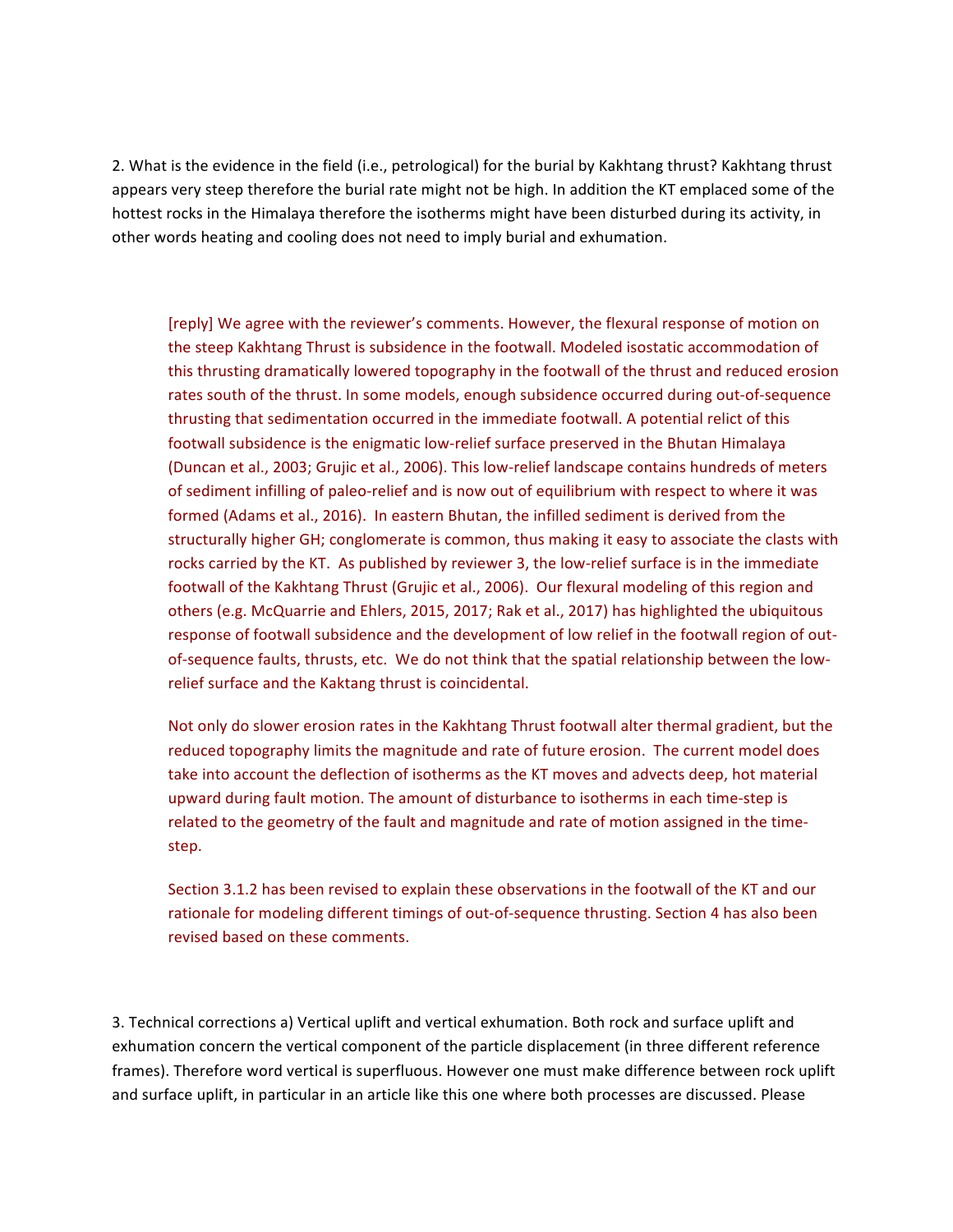adhere strictly to the definitions by England and Molnar, 1990. Surface uplift, uplift of rocks, and exhumation of rocks. Geology, 18(12), pp.1173-1177. b) There is no process named "surface radiogenic heat production". Please correct the wording accordingly in the entire document.

[reply] Language was corrected to reflect England and Molnar definitions.

RC3: All the above comments and further technical comments are in the annotated file.

Please also note the supplement to this comment:

https://www.solid-earth-discuss.net/se-2017-117/se-2017-117-RC3-supplement.pdf

[reply] The corrections suggested in the supplementary document were all addressed. Specific comments raised in the Supplementary PDF that are not addressed above are included below.

p.3, I. 30-31 furthermore as indicated by thermo-kinematic experiments, like this study, the cooling rates were not steady in time and space.

[reply] We agree completely with this statement but feel the point is best addressed in the results and discussion sections. We have removed interpretations of "rapid cooling" and or processes and simply describe the age data.

p.4 line 5 Is there any effect of sample elevation? This is important since you are testing the model for the sensitivity on surface processes.

[reply] There are very limited/ modest age elevation relationships as discussed in McQuarrie and Ehlers, 2015. The relationships that are present include 1) the samples from Coutand et al. (2014) that have an age-elevation relationship, and if used to determine an exhumation rate, suggest a very modest rate of 0.4 mm/yr; and 2) the southern ZHe samples when combining the data from the Kuru Chu and Trashigang transects, located ~30 km from the MFT. The younger ages (8.5 to 10 Ma) at lower elevations (0.5 to 1 km) in the Kuru Chu and older ages (11 to 11.6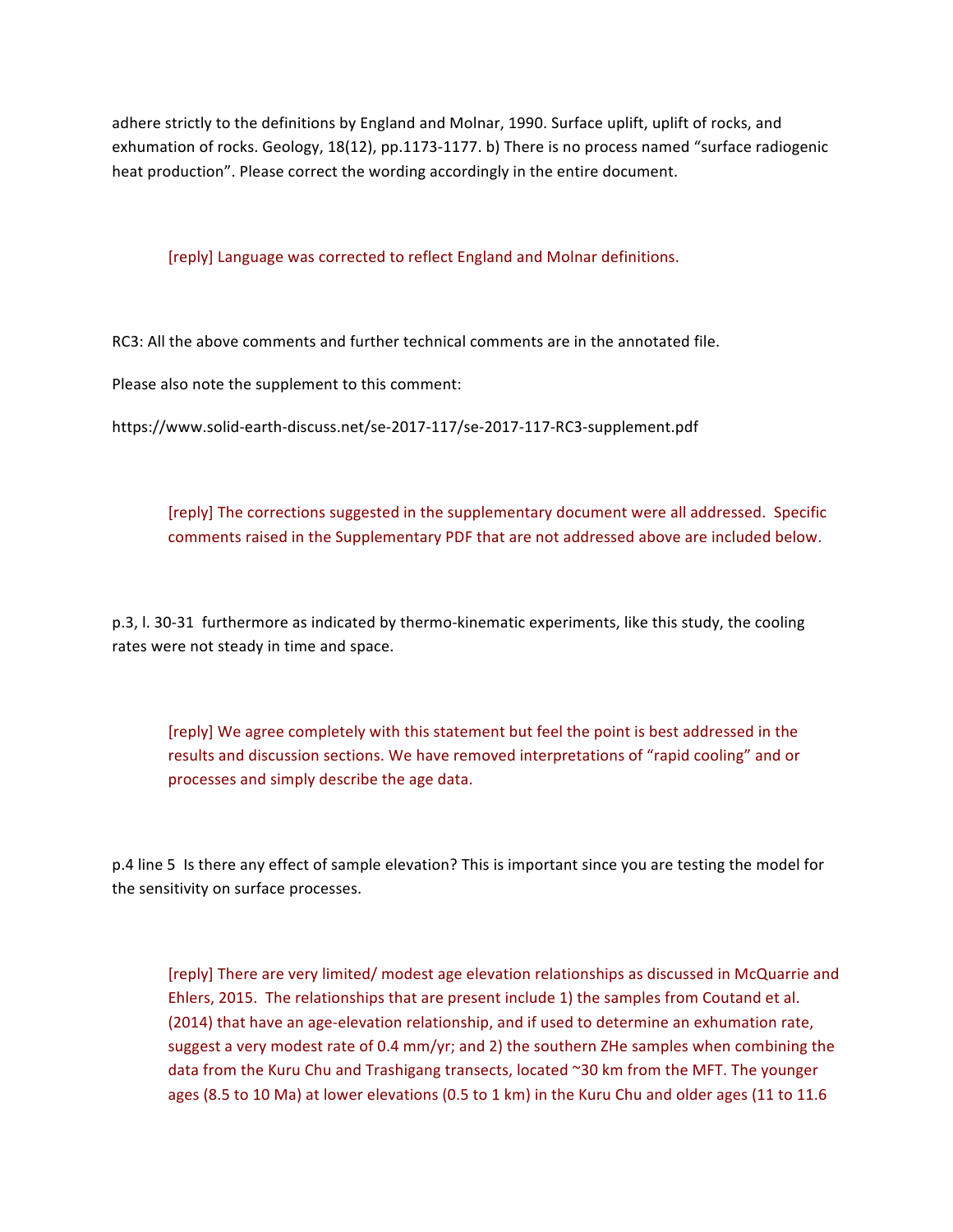Ma) at higher elevations  $(1.6 \text{ to } 2.4 \text{ km})$  along the Trashigang transect suggests differential exhumation of 0.7  $mm/yr$ . These are expanded on in sections 2.2 and in 5.3.

p. 4, l. 20 since it is an active convergent orogen the isotherms are deformed and the geothermal gradient is not constant in space and time. Was this accounted for in the model when calculating the eroded material?

[reply] In this section we mention that advection-diffusion thermal models are used to calculate the evolving subsurface temperatures (i.e. modified isotherms and geothermal gradient) but discuss this more explicitly in section 3.2.

p. 7, l.30 What is the argument that the geometry along distant section is applicable to the study area? How do these values compare to the estimates by Coutand et al. (2014) and by Singer, J., Obermann, A., Kissling, E., Fang, H., Hetényi, G., Grujic, D. (2017) Along-strike variations in the Himalayan orogenic wedge structure in Bhutan from ambient seismic noise tomography. Geochemistry, Geophysics, Geosystems, 18, 4, 1483-1498. DOI: 10.1002/2016GC006742.

[reply] We have removed the INDEPTH reference. We found that Singer et al. (2017, JGR Solid Earth) had the specific data on to the dip of the décollement and the dip of the Moho. The relationship between the décollement geometry of Long et al. (2011b) and Coutand et al. (2014) is no different than that described in McQuarrie and Ehlers (2015; figure 3C). However the modified décollement geometry is much closer to EB1 in Coutand et al. (2014), with more discrete ramp steps.

p. 9, l. 8 ["surface radiogenic heat production"] --There is no such physical process. Please correct the wording accordingly in the entire document.

[reply] Author Response: With due respect, yes, there is. Please see detailed response to comment: p. 9 l. 11 from Reviewer 1: Radiogenic heat production at the surface can vary spatially by large amounts (e.g., Mareschal and Jaupart, 2013) and is a function of the concentration of heat-producing elements in the crust. Systematic sampling of crustal rocks now exposed at the surface indicates that heat production diminishes with depth through the crust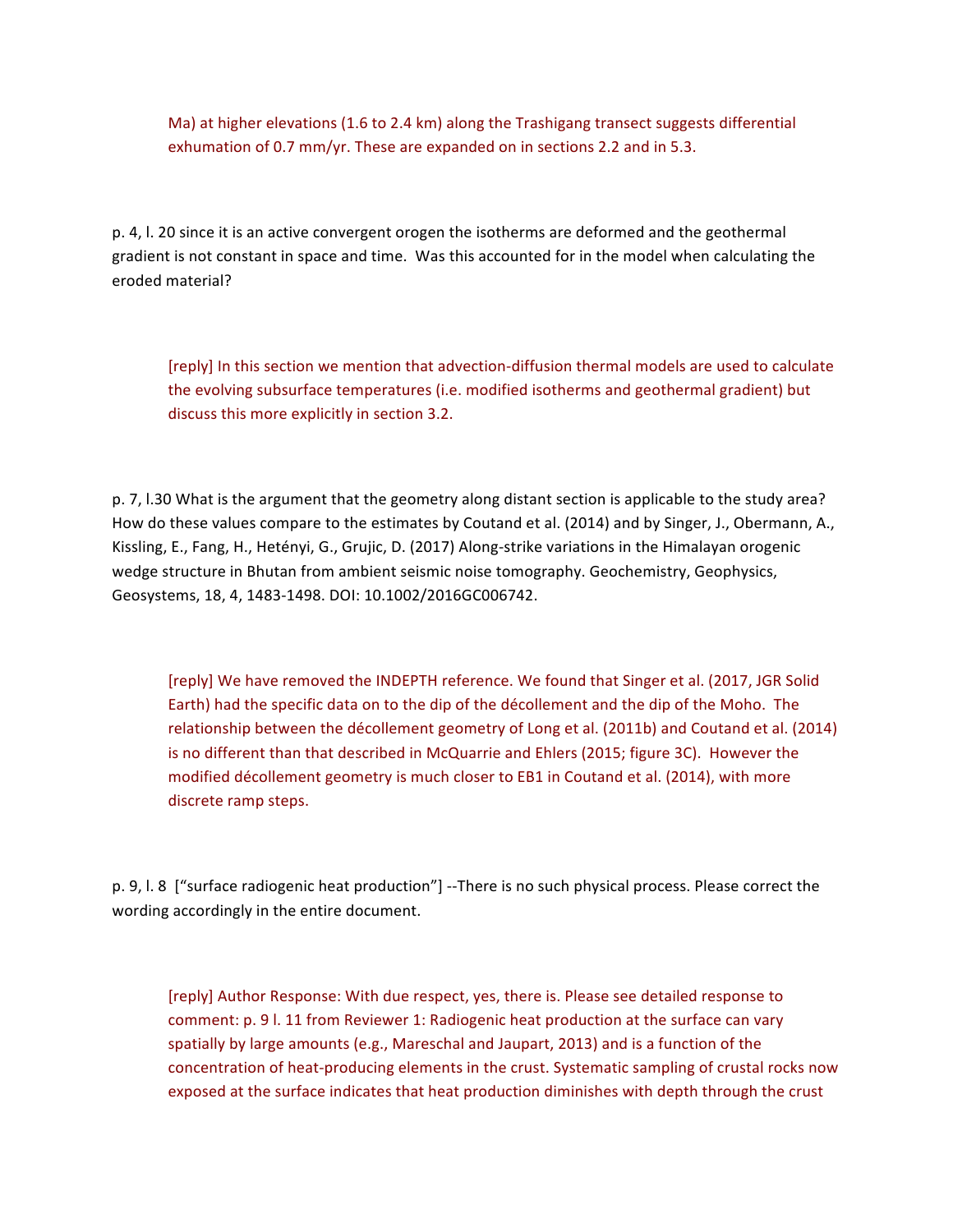and that this decline is not monotonic (Ketcham, 1996; Brady et al., 2006). Thus we prescribe an exponential decrease in heat production with depth, as opposed to assuming a constant crustal heat production. An exponential decrease in heat production with depth requires definition of a surface radiogenic heat production (Ao) and an e-folding depth.

p. 13, l. 25 there is no such a process. Do you mean surface heat flow or (radiogenic) heat production

[reply] Neither, please see response to p. 9, l. 8.

p. 15, l.2 The GHC is not a thrust sheet as the MCT is not a fault but a several kilometers thick ductile shear zone. Therefore the particle displacement paths were as simple as predicted by thermal-kinematic models. Therefore these models are applicable for the period after the cessation of pervasive ductile deformation. 

[reply] In the end we may need to continue to agree to disagree with Reviewer 3 on this point. Our definition of a thrust sheet is not quite that rigid (literally and figuratively). We have added "ductile" in front of "thrust" because we agree with Reviewer 3 that the fault that places Greater Himalayan rocks on Lesser Himalayan rocks is part of a much broader shear zone with pervasive shear both above and below the tectonostratigraphic boundary between the two units.

p. 15, l.25-29 Do you consider also that the isotherms are less deflected above this ramp than above the major ramp? This influences how closely spaced are the isotherms and therefore even with the sample particle displacement vector and surface denudation rate, the cooling rate will be different.

[reply] Yes, absolutely. The version of Pecube that we are using calculates the evolving thermal field including the deflection (or lack thereof) of isotherms with ramps.

p. 16, l. 28 Is there a justification to increase the number of significant digits (i.e. topography angle of 1.75°)